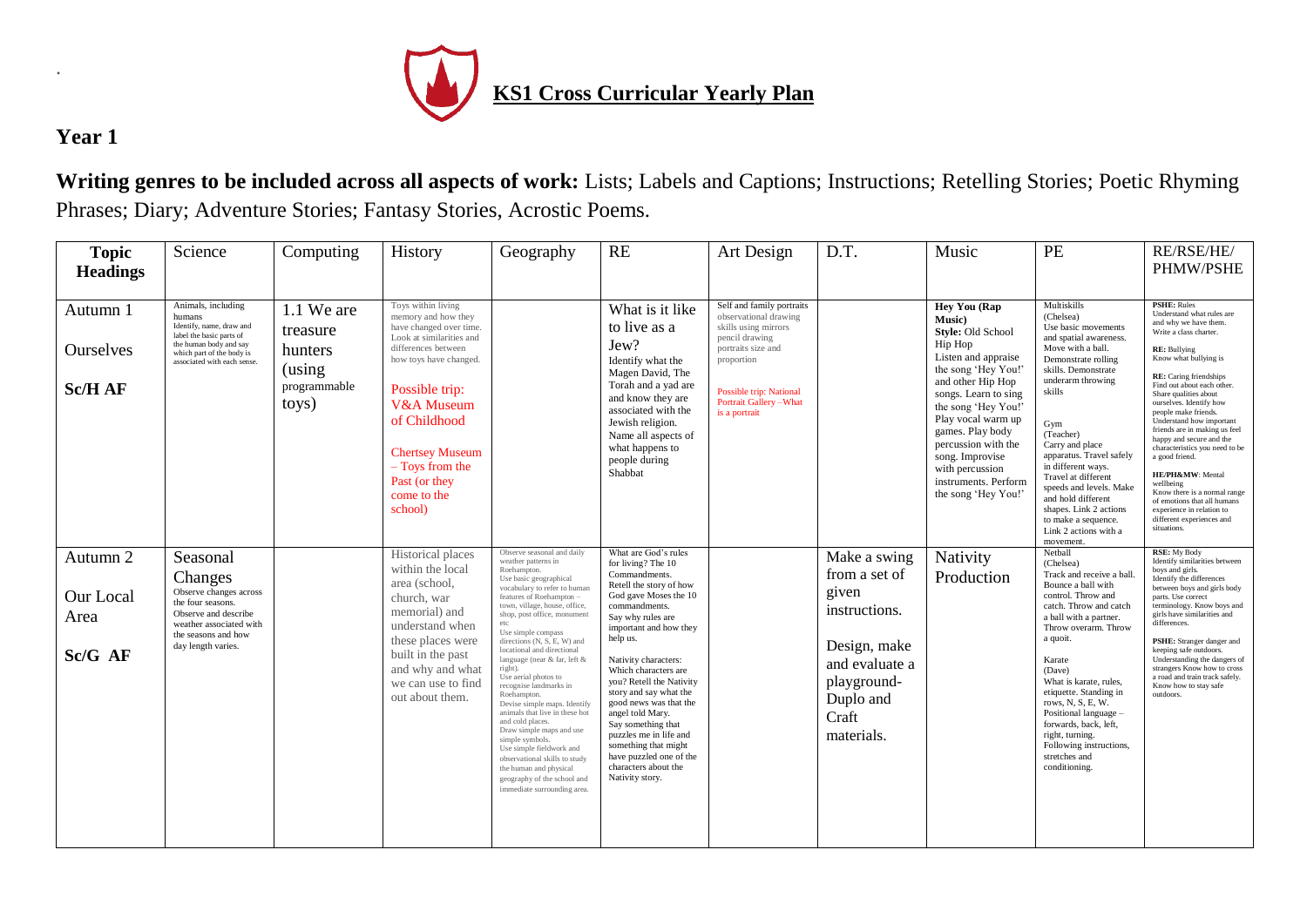| <b>Topic</b>    | Science                                                                                                                                                                                                                                                                                                 | Computing                          | History                                                                                                                                                                                                                                                                                                                                                                                                                                                   | Geography | <b>RE</b>                                                                                                                                                                                                                                                                                                                                                                                       | Art Design                                                                                                                                                                    | D.T.                                                                                                    | Music | PE                                                                                                                                                                                                                                                                                                                                                                                                                                                                                                                                                                                                                                                                  | RE/RSE/HE/                                                                                                                                                                                                                                                                                                                                                                                                                     |
|-----------------|---------------------------------------------------------------------------------------------------------------------------------------------------------------------------------------------------------------------------------------------------------------------------------------------------------|------------------------------------|-----------------------------------------------------------------------------------------------------------------------------------------------------------------------------------------------------------------------------------------------------------------------------------------------------------------------------------------------------------------------------------------------------------------------------------------------------------|-----------|-------------------------------------------------------------------------------------------------------------------------------------------------------------------------------------------------------------------------------------------------------------------------------------------------------------------------------------------------------------------------------------------------|-------------------------------------------------------------------------------------------------------------------------------------------------------------------------------|---------------------------------------------------------------------------------------------------------|-------|---------------------------------------------------------------------------------------------------------------------------------------------------------------------------------------------------------------------------------------------------------------------------------------------------------------------------------------------------------------------------------------------------------------------------------------------------------------------------------------------------------------------------------------------------------------------------------------------------------------------------------------------------------------------|--------------------------------------------------------------------------------------------------------------------------------------------------------------------------------------------------------------------------------------------------------------------------------------------------------------------------------------------------------------------------------------------------------------------------------|
| <b>Headings</b> |                                                                                                                                                                                                                                                                                                         |                                    |                                                                                                                                                                                                                                                                                                                                                                                                                                                           |           |                                                                                                                                                                                                                                                                                                                                                                                                 |                                                                                                                                                                               |                                                                                                         |       |                                                                                                                                                                                                                                                                                                                                                                                                                                                                                                                                                                                                                                                                     | PHMW/PSHE                                                                                                                                                                                                                                                                                                                                                                                                                      |
| Spring 1        | <b>Everyday Materials</b><br>Distinguish between an<br>object and the material                                                                                                                                                                                                                          | 1.3 We are<br>painters             | Clothes within living<br>memory and how<br>they have changed                                                                                                                                                                                                                                                                                                                                                                                              |           | Why did Jesus teach<br>the Lord's Prayer as<br>the way to pray?                                                                                                                                                                                                                                                                                                                                 | Weaving to create<br>one piece of fabric                                                                                                                                      | Design a<br>range of                                                                                    |       | Football<br>(Chelsea)<br>Pass the ball in the                                                                                                                                                                                                                                                                                                                                                                                                                                                                                                                                                                                                                       | <b>RE:</b> Bullying<br>Identify actions that could be<br>done if you feel you are<br>being bullied.                                                                                                                                                                                                                                                                                                                            |
| Clothes         | from which it is made.<br>Identify and name a<br>variety of everyday<br>materials, including<br>wood, plastic, glass,<br>metal, water, and rock.<br>Describe the simple<br>physical properties of a                                                                                                     | <i>(illustrating)</i><br>an ebook) | over time. Look at<br>similarities and<br>differences between<br>how clothes have<br>changed.                                                                                                                                                                                                                                                                                                                                                             |           | Recite most parts of<br>the Lord's Prayer<br>and talk about what<br>each part means.<br>Say what<br>forgiveness means                                                                                                                                                                                                                                                                           | Fabric Painting -<br>Printing with<br>vegetables<br>Collages from<br>different materials                                                                                      | tabbed<br>outfits to fit<br>a 2D<br>teddy/doll.                                                         |       | direction of a player<br>using correct<br>techniques. Dribble<br>with the ball under<br>control and close to feet<br>whilst moving the ball<br>in different directions.<br>Shoot at a target using                                                                                                                                                                                                                                                                                                                                                                                                                                                                  | HE/PH&MW: Mental<br>wellbeing<br>Identify a variety of<br>emotions and know to<br>experience this range is<br>normal. Relate emotions to<br>own life experiences.<br>Recognise when you need to                                                                                                                                                                                                                                |
| <b>Sc/DT AF</b> | variety of everyday<br>materials. Compare and<br>group together a variety<br>of everyday materials<br>on the basis of their<br>simple physical<br>properties.<br>Possible Visitors: The<br><b>Science Museum</b><br><b>Outreach Service - The</b><br>3 Little Pigs (materials)<br>(they come to school) |                                    | William Morris -<br>significant historical<br>person from locality.<br>Understand who he<br>was and what he did<br>that made him<br>famous. Understand<br>he designed $\&$<br>printed fabrics in<br>Merton Abbey<br>Mills.<br>Possible Trip:<br>Chertsey Museum -<br>Clothing through<br>time (or they come<br>to the school)<br>$V&A-How$ we<br>used to dress<br><b>William Morris</b><br>Gallery - Primary<br>workshop<br>introducing William<br>Morris |           | and say why it is<br>important to forgive<br>someone.                                                                                                                                                                                                                                                                                                                                           | Look at work of<br>William Morris and<br>understanding<br>practices and<br>techniques he uses.<br>Possible Trip:<br>The British Museum<br>- Print making for<br>young artists |                                                                                                         |       | the correct techniques.<br>Use the techniques in a<br>fun football circuit.<br>React quickly to get to<br>the ball before an<br>opponent and use<br>dribbling and shooting<br>skills to score a goal.<br>Use dribbling and<br>shooting in a match.<br>Yoga<br>(Teacher)<br>Develop coordination<br>while in basic yoga<br>poses and moving<br>between them. Increase<br>coordination while on<br>all fours. Develop<br>agility by correctly<br>coming into and out of<br>the dog pose. Develop<br>agility by varying the<br>speed of movements<br>and poses. Develop<br>balance in standing<br>positions. Develop<br>balance when moving<br>between yoga positions. | talk about your emotions.<br>Understand if it is<br>appropriate to feel sad in<br>particular scenarios. Explore<br>the emotion of anger.<br>Understand why we get<br>angry. Know triggers that<br>can create anger. Know<br>strategies/self-soothing<br>techniques that can be used<br>to deal with anger.                                                                                                                     |
| Spring 2        | Plants<br>Identify and name a                                                                                                                                                                                                                                                                           | 1.2 We are TV<br>chefs             |                                                                                                                                                                                                                                                                                                                                                                                                                                                           |           | The schools own Saint's day<br>(Our own school identity).<br>Describe St Peter's role in                                                                                                                                                                                                                                                                                                        | Flower oil                                                                                                                                                                    | Design,                                                                                                 |       | Multiskills<br>(Chelsea)                                                                                                                                                                                                                                                                                                                                                                                                                                                                                                                                                                                                                                            | RSE: Making choices and<br>keeping my body safe<br>Recognise most children can                                                                                                                                                                                                                                                                                                                                                 |
| Growing         | variety of common<br>wild and garden<br>plants, including<br>deciduous and                                                                                                                                                                                                                              | (filming steps<br>of a recipe)     |                                                                                                                                                                                                                                                                                                                                                                                                                                                           |           | the Miracle stories. Say<br>something puzzling about<br>one of the Miracle stories.<br>Why is Easter the most                                                                                                                                                                                                                                                                                   | pastel<br>$blending -$<br>Georgia<br>O'Keeffe                                                                                                                                 | make and<br>evaluate clay<br>flower pots                                                                |       | Receive and catch a<br>ball. Send and receive a<br>ball with control. Use<br>sending skills and aim.<br>Strike a ball. Use send<br>and receive while                                                                                                                                                                                                                                                                                                                                                                                                                                                                                                                | make choices. Know the 2<br>types of choices. Recognise<br>the process/steps of making a<br>choice/decision. Understand<br>that what is on the outside<br>should not always influence                                                                                                                                                                                                                                          |
| Sc/A AF         | evergreen trees.<br>Identify and describe<br>the basic structure of<br>a variety of common<br>flowering plants,<br>including<br>trees.<br>Possible trip: Putney<br>Heath - Guided<br>nature trail by<br>Rangers                                                                                         |                                    |                                                                                                                                                                                                                                                                                                                                                                                                                                                           |           | important festival for<br>Christians?<br>Retell events that happened<br>on Palm Sunday, Maundy<br>Thursday (The Last Supper),<br>Good Friday and Easter<br>Sunday.Say something I find<br>puzzling about the Easter<br>story (eg the chd might<br>wonder why Jesus rode in on<br>a donkey when he was a<br>king; how could Jesus rise<br>from the dead; why Jesus<br>washed the disciples feet) | Look at work of<br>Georgia O'Keeffe<br>and understanding<br>practices and<br>techniques she uses.<br>Close<br>observational<br>drawings of<br>$f$ lowers $-$ oil<br>pastels   | Cooking-<br>use basic<br>principles of a<br>healthy/<br>varied diet to<br>prepare dishes<br>e.g. salads |       | striking. Use all skills to<br>complete a carousel.<br>Dance<br>(Teacher)<br>Dance with an object.<br>Use body and an object<br>to express an idea.<br>Move in different ways.<br>Make different shapes<br>with body. Make<br>different shapes with<br>others. Dance in<br>different formations.                                                                                                                                                                                                                                                                                                                                                                    | your decision. Understand<br>that we have a choice to<br>make when keeping our body<br>safe particularly our private<br>parts<br>HE/PH&MW: Health and<br>Prevention - dental and<br>handwashing<br>Know importance of washing<br>our hands in the prevention<br>of viruses and germs<br>spreading. Know importance<br>of brushing teeth.<br>Understand the benefits of<br>good oral hygiene and<br>visiting dentist regularly. |